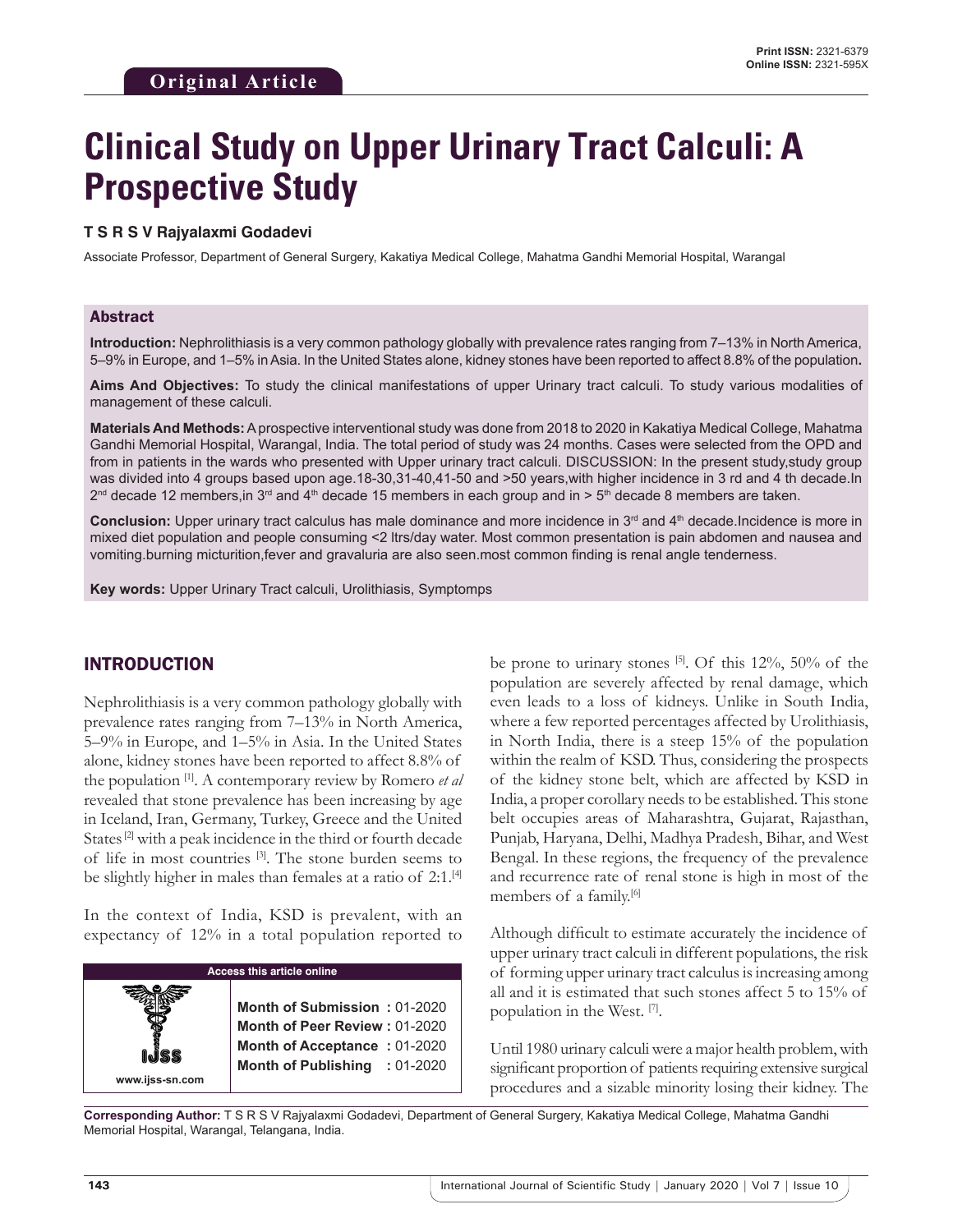advent of extracorporeal techniques for stone destruction and refinements in endoscopic surgery and laparoscopy however has greatly decreased the morbidity of management of urolithiasis and reduced the length of hospitalization.[8]

Although very few individuals die as a result of stone disease, it does lead to substantial morbidity from pain, urinary tract infection and obstructive uropathy.Various factors such as dietary habits, occupation, urinary infection, prolonged immobilization are responsible for formation of stones.

Surgery forms the cornerstone for management of urinary stones in the form of endourological procedures and open procedures.While there have been rapid advances in technology related to surgical aspects of stone treatment, these have outstripped our ability to prevent formation and recurrence.

Hence this study will evaluate the modes of presentation of upper urinary tract calculi and also to study the various modes of management of these calculi.

#### **Aims and Objectives of the Study**

- 1. To study the clinical manifestations of upper Urinary tract calculi.
- 2. To study various modalities of management of these calculi.
- 3. To study efficacy of conservative/medical management of small sized calculus.

# MATERIAL AND METHODS

#### **Patients and Methods**

A prospective interventional study was done from 2018 to 2020 in Kakatiya Medical College, Mahatma Gandhi Memorial Hospital, Warangal, India. The total period of study was 24 months. Cases were selected from the OPD and from in patients in the wards who presented with Upper urinary tract calculi. Proforma with relevant history, clinical examination and investigations was prepared and patients were assessed.

#### **Type of Study**

A Prospective study with 50 patients diagnosed with Upper urinary tract calculi were included in the study.

#### *Inclusion criteria*

All patients with Upper urinary tract calculi between the ages of 18-70 years,who attended the OPD and those admitted in MGM Hospital and who were willing to undergo investigations, treatment and willing for follow up.

#### *Exclusion criteria*

Patients with stone disease with renal failure requiring dialysis.

- 2. Patients with associated stones in the lower urinary tract.
- 3. Children below the age group of 12 years.

#### *Study done as prospective study*

Patients were studied and analysed in detail, with regard to; History

- Clinical Examination Routine Blood Investigations
- X ray KUB, USG,CT Scan, IVU (in certain cases only)
- Based on the provisional diagnosis, patients were subjected to surgery or conservative management as the case required. Cases were again analysed based on;
- Complications
- Post Operative Course and outcome.
- Patients were followed up for a period ranging from 1 month to 18 months to detect any recurrence.

## OBSERVATIONS AND RESULTS

Total numbers of patients were 50 and were divided into 4 age groups and each age group to two sex groups.18-30, 31-40,41-50 and >50 years

**Statistical description of age groups:** Mean age of the study group was  $42.5 + or - 11.9$  years.with maximum age in the study group was 64 years and minimum was 21 years.

**sex distribution of study group:** Out of 50 patients 30 are male and 20 are female.

**DIET of study group:** 42 Out of 50 patients in the study consumed mixed diet and 8 were vegetarian.

**WATER Intake of study group**: In the present study 52 % of patient consumed Less than 2 litres of water/day.

#### **Clinical presentation of study group:**

|                            | <b>No</b> | $\%$ |
|----------------------------|-----------|------|
| Pain abdomen               | 36        | 78   |
| Nausea / Vomiting          | 31        | 62   |
| Fever                      | 6         | 18   |
| <b>Burning Micturition</b> | 16        | 32   |
| Haematuria                 | 5         | 10   |
| Graveluria                 | っ         |      |

Pain abdomen was the commonest mode of presentation (72%) followed by Nausea/Vomiting (62 %), burning micturition(32% Haematuria(10%),graveluria(4%) and fever (12%)

SIGNS of study group: In the present study 18 patients had abdominal tenderness in the Lumbar and iliac fossa. Renal angle tenderness was present in 26 cases and mass per abdomen in 3 cases.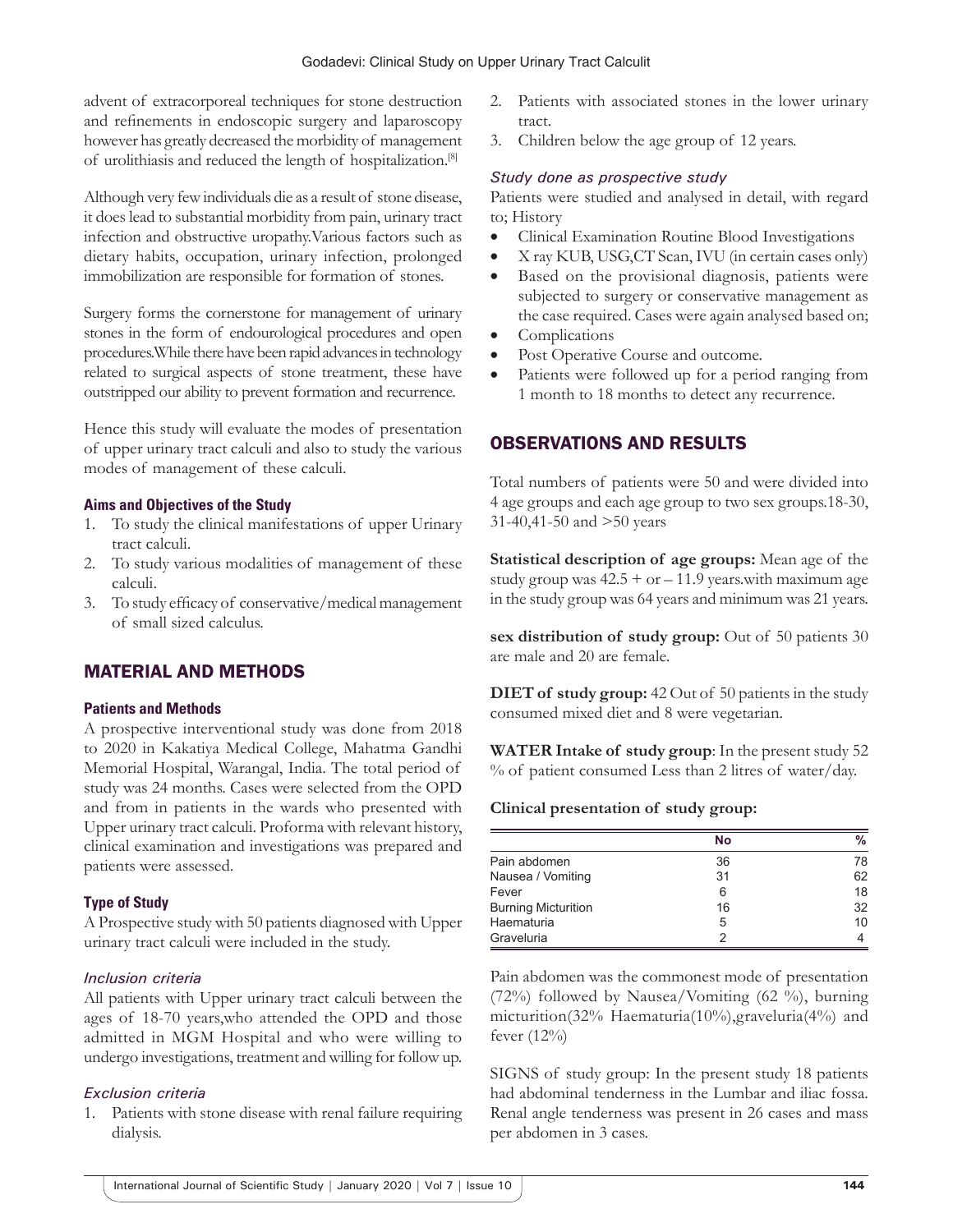Investigations of study group: USG and KUB X ray and CT was done in all patients in the study where as IVU were done in all cases of renal stones and 12 cases of ureteric stones.

In this study Ureteroscopic Pneumatic Lithotripsy was performed in 1 person with proximal,3 persons with mid and 11 persons with distal ureteric calculi with a success rate of 75%,75% and 100 % respectively. Ureterolithotomy was done in 3 patients with impacted stones and calculus size greater than 1.5cms with 100% success rate [Tables 1 and 2].

# **DISCUSSION**

A total of 50 patients with upper urinary tract calculi were taken in present study. Their data has been analyzed and described below.

In the present study,study group was divided into 4 groups based upon age.18-30,31-40,41-50 and >50 years,with higher incidence in 3 rd and 4 th decade.In 2<sup>nd</sup> decade 12 members,in 3rd and 4th decade 15 members in each group and in  $> 5<sup>th</sup>$  decade 8 members are taken.

In the present study, upper urinary tract stone shows a peak incidence in between the 3<sup>rd</sup> and 4<sup>th</sup> decade of life accounting for 60 percent of cases, which is similar to incidences in Zeng Q, He Y.*et al*. Upper urinary tract calculus occurred predominantly in males and was almost twice more common than females in this study. 60% of males were affected where as 40% of females were affected. This is similar to a study by Reid. M *et al* affected males were 64% and females affected were 36%. This is comparable to the 40.1 years and 2:1 male to female ratio observed in Accra by Kluffio *et al* 30 years ago. The male preponderance is probably due to increased testosterone levels, which results in increased endogenous oxalate formation and predominantly outdoor occupation in males.

However chronic Urinary tract infection, cystinuria, hyperparathyroidism causes urolithiasis more in female in whom recurrent idiopathic calculi or uric acid calculi stands prominent in etiology. Incidence of urolithiasis stands equal for male and female in childhood. It is postulated that lower testosterone in female and children may protect them against oxalate calculi.

In the present study 16% population are taking pure vegetarian diet and 84% population taking mixed diet implying lower incidence on population on vegetarian diet. more than half of mixed diet population consume moderate to large quantities of animal proteins.This is comparable to study done by Trinchieri A,Power C *et al* which shows incidence of stone higher in those who consume high quantities of animal proteins.

It has been found that increased consumption of dietary proteins lead to increased urinary excretion of calcium and oxalate and decreased excretion of citrate, which leads to stone formation.There exist a direct relationship between non- vegetarian food habit with kidney stone formation.A diet rich in animal protein, because of its high purine content, which produces uric acid in its catabolism, may increase the risk of uric acid stone formation.

In this study we established significant relationship between high intake of animal protein and stone formation. This study suggests that vegetarians are at a lower risk for stone formation in contrast to non-vegetarian.

However, a randomized prospective dietary intervention study Romero V *et al*, demonstrated that reduction of sodium and animal protein and maintenance of normal dietary calcium intake attenuates stone activity in recurrent hypercalciuric stone formers.

In the present study 52% population are taking less than 2 ltrs per day of water and 48% are taking more than 2 ltrs per day,indicating importance of water intake in relation to stone formation.water plays a key role for stone neutralization.

It has been seen in a study by López M *et al*, that the incidence of urinary stones is higher due to low water intake which coincides with this study.

In the present study pain abdomen and nausea/vomiting is the main clinical presentation. 36members presented with pain abdomen, 31 presented with nausea/vomiting, 16 members presented with burning micturition, 6 presented with fever, 5 with haematuria, 2 with gravaluria.

A similar study by Reid.*et al*, shows 87% flank pain, 22% nausea, 3% emesis and 3% urosepsis. In a study by Gyasi- Sarpong K.*et al*, commonest symptom was flank pain, seen in 134 (78.8%) patients followed by colicky abdominal pain in 18 (10.6%) patients. Five of the

| Age       | <b>Sex</b> |       |             |       | Total |        |
|-----------|------------|-------|-------------|-------|-------|--------|
|           | Female     |       | <b>Male</b> |       |       |        |
|           | Count      | $\%$  | Count       | %     | Count | %      |
| 18-30     | 4          | 8.0%  | 8           | 16.0% | 12    | 24.0%  |
| $31 - 40$ | 6          | 12.0% | 9           | 18.0% | 15    | 30.0%  |
| 41-50     | 7          | 14.0% | 8           | 16.0% | 15    | 30.0%  |
| >50       | 3          | 6.0%  | 5           | 10.0% | 8     | 16.0%  |
| Total     | 20         | 40.0% | 30          | 60.0% | 50    | 100.0% |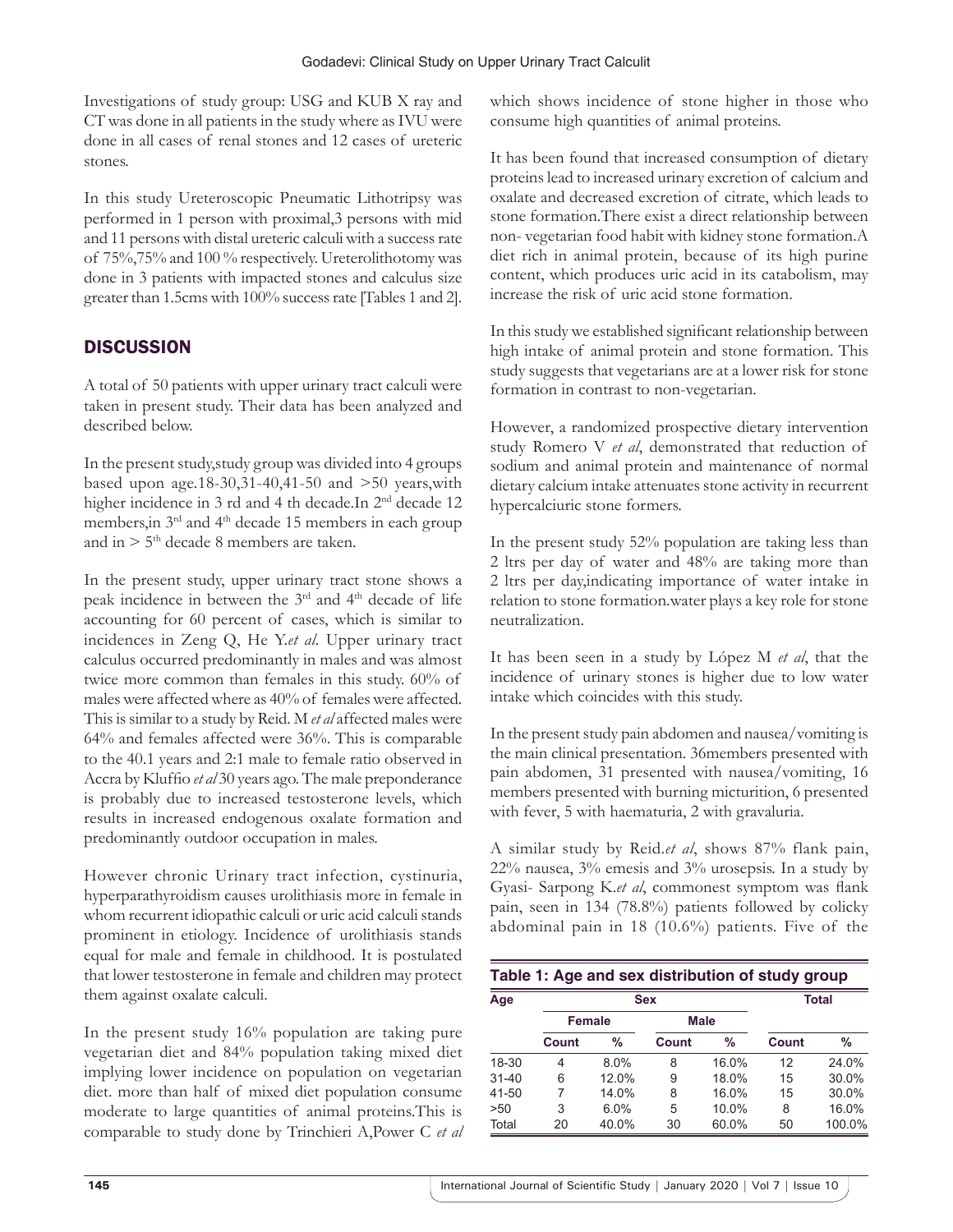patients with flank pain also had macroscopic hematuria on presentation.

In the present study 26 members have renal angle tenderness,18 with abdominal tenderness and 3 members have mass per abdomen.

In the present study 9 members have hypertension,7 have diabetes mellitus,3 have BPH,and 14 members have recurrent stones. In a study by Shah P *et al*, 18 (20.5%) respondents were hypertensives and 6 (6.8%) were diabetics and Past history of urolithiasis was present in 2 (2.3%) cases.

Several studies have established hypertension as an independent risk factor of urolithiasis with a proposal that abnormalities in renal calcium metabolism exist among patients with hypertension, leading to increased urinary calcium excretion.Urinary stone disease has been increased globally and occurred more frequently in subjects with diabetes than nondiabetics with a predominance of urolithiasis with uric acid. The reason for a higher occurrence of urolithiasis in diabetes mellitus has been explained as insulin resistance and lower urine pH through impaired kidney ammonia genesis, promoting uric acid stone formation. Although a low urinary pH plays a major role in the formation of uric acid kidney stones, a defect in renal acid excretion also could lead to hypocitraturia, an important risk factor for calcium stones

In this study urine examination shows albumin in 8 members,sugar in 9 members,puscells seen in 6 members,rbc seen in 38 members,16 members show

| Table 2: Operative procedure done for ureteric |  |
|------------------------------------------------|--|
| <b>calculus</b>                                |  |

| <b>Site</b>    | <b>Ureteroscopic Pneumatic</b><br>Lithotripsy |       |       | <b>Ureterolithotomy</b> |
|----------------|-----------------------------------------------|-------|-------|-------------------------|
|                | <b>Upper</b>                                  | Mid.  | Lower |                         |
| Num.           |                                               | 3     | 11    | 3                       |
| $\frac{0}{0}$  | 4.34                                          | 13.04 | 47.82 | 13.04                   |
| <b>Success</b> | 75                                            | 75    | 100%  | 100%                    |

#### **Table 3: Comparision of symptoms of presentation in different studies**

| <b>Symptoms</b>     | Reid. M.<br>et al |     | Present Study Gyasi-Sarpong K.<br>et al |
|---------------------|-------------------|-----|-----------------------------------------|
| Pain abdomen        | 87%               | 72% | 78.8%                                   |
| Nausea / vomiting   | 20%               | 62% |                                         |
| Fever               | 2%                | 12% |                                         |
| Haematuria          | 3%                | 10% | 2.9%                                    |
| Gravaluria          |                   | 4%  |                                         |
| Burning micturition |                   | 32% |                                         |

crystals.among those with crystals few have calcium oxalate and few have calcium phosphate.

Radiological investigations done in the present study included plain X ray KUB,CT KUB, Intravenous urography, and Ultrasonography. USG and KUB X ray was done in all patients in the study where as IVU were done in all cases of renal stones and 8 cases of ureteric stones.

Plain X ray KUB and CT KUB demonstrate calculi in 100 % cases,which is similar to study by Pollack.HM *et al*, in which X ray KUB demonstrate stone in 90% of cases. Where as USG was able to demonstrate calculi or give indirect evidence of ureteric calculus in the form of hydroureteronephrosis.Study by Jackman *et al*, shows that Plain abdominal x-ray is more sensitive than CT for diagnosing radio opaque stones. To facilitate follow up of patients with calculi plain abdominal x-ray should be performed when a stone is not clearly visible on CT. X- ray KUB has been shown to be more effective than IVU for the diagnosis of calculi in an emergency setting. In a patient with acute onset of flank pain and hematuria, a positive plain abdominal film diagnosed the presence of ureteral calculi with 96% accuracy.

In the current study the main procedure done for ureteric stones was Ureteroscopy pneumatic lithotripsy, only 3 patients underwent ureterolithotomy.

Ureteroscopic Pneumatic Lithotripsy formed effective treatment of calculi in all positions in the ureter, but was easily done in lower ureteric calculi. It was helpful even in impacted stones in lower ureter.

In 2 cases there was injury to the ureter and the procedure was abandoned after stenting. In two cases of upper and mid ureteric calculi, the calculi slipped into the kidney, which was later treated by E.S.W.L.

In this study Ureteroscopic Pneumatic Lithotripsy was performed in 1 person with proximal, 3 persons with mid and 11 persons with distal ureteric calculi with a success rate of 75%,75% and 100 % respectively, compared to study by Chow GK *et al* stone extraction rate was 94.4% of which, Distal stone extraction rate was 97.2% and proximal stone extraction rate was 76.5% showing similar results.

A study by Randal *et al* 50% success rate for proximal, 80% for mid and 99% for distal ureteric calculi.Another study by Turk *et al* showed a stone free rate of 95% for ureteroscopic removal of stones in the lower third of ureter with 5% short term complications

Ureterolithotomy was done in 3 patients with impacted stones and calculus size greater than 1.5cms with 100%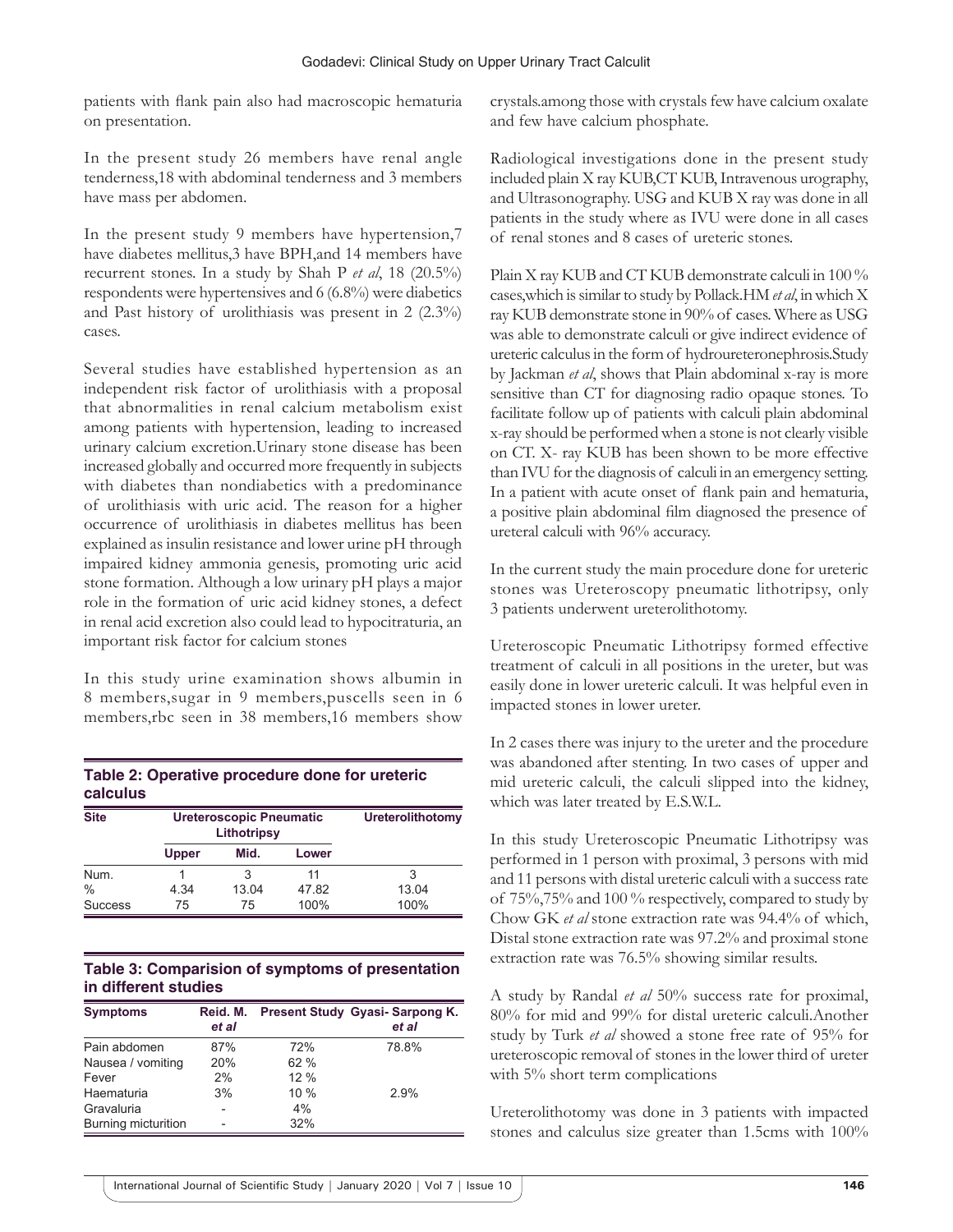success rate and without any complications. Open surgery for ureteric stones is now reserved for managing the complications of other forms of stone removal, but it is rarely indicated as primary modality of therapy

In the present study 27 members show renal calculi in which bilateral calculi is seen in 4 members,unilateral right calculi is seen in 12 members,unilateral left calculi in 11 members.Among renal calculi 5 members shows calculi in upper pole,9 shows calculi in middle pole and 13 shows calculi in lower pole. In a study by Chande M *et al* 6 members shows calculi in upper pole,10 shows calculi in middle pole and 17 shows calculi in lower pole.

Renal stones were mainly treated by E.S.W.L, which accounted for 55.5% of patients. 44.5 % of patients were treated by open surgical procedures.

Pyelolithotomy was done in 8 patients, extended pyelolithotomy was done in 2 patient, Nephrolithotomy was done in one patients and 1 patient underwent nephrectomy as the patient had pyonephrosis with nonfunctioning kidney.open procedures for renal calculi are rarely performed now a days.

20 patients in study group are treated with E.S.W.L required 50 sittings for successful clearance of calculi. Average no of sittings overall were 2.5. Average no of sittings are 2 to 3 for upper and middle calyceal stones where as lower calyceal stones required 4 to 5 sittings,indicating lower pole calculi are more resistant to fragmentation owing to increased infundibulopelvic angle,narrow infundibulum and multiple lower pole calyces.

Recent study by A. Srivastava *et al* of E.S.W.L on lower calyceal stones showed that overall stone clearance rates for stones <2cm in lower calyx was 78%. Only the infundibulopelvic angle was significant among the angles and stone size was a significant factor. Clearance rate for stones less than 1cm was 86% and for stones 1-2 cms was 74%.

All patients were treated on opd basis and none of them required hospitalization. Patients with renal stones who were treated by open surgical procedures required prolonged hospital stay, which was greater than 10 days.

Patients underwent E.S.W.L on out patient basis and did not require hospitalization. It was noted in this study that all patients treated by open surgical procedure on kidney required prolonged hospital stay of around 10days. This was due to increased time required for postoperative recovery from surgery and complications. All patients were discharged only after satisfactory wound healing and suture removal. The advantages of noninvasive and minimally invasive procedures have undermined the role of open stone surgery in recent days.

In the present study,study group was divided based on size of calculus into 3 groups. Among them <1 cm stone is seen in 10 members in ureteric calculi group and in 3members in renal calculi group.1-2 cm stone is seen in 13 members in ureteric calculi group and in 9 members in renal calculi group. >2 cm stone seen in 15 members in renal calculi group.

In the present study,among 13 people in renal and ureteric group with < 1cm they were allowed to plan conservative management and remaining was planned for surgical management.patient with failed conservative management and >1cm and with anatomical changes due to stone were planned for surgical management.

Complications which occurred as a result of both open and endourological surgical procedures was pain in maximum number of patients accounting for 60.86 % of patients with ureteric stones and 55.5% of patients with renal stones.

Wound infection rate was about 11% in renal open surgical procedures where as no patients with ureterolithotomy had wound infection. Haematuria was reported in 2 patients who underwent URS and PNLT and in 3 patients with renal calculus treated with E.S.W.L.

One case had residual calculus in the ureter as there was trauma to ureter during procedure and in 2 patients in renal calyx,in those ESWL was performed in later dates.

Haemorrhage during surgery, which required blood transfusion occurred in one patient with nephrolithotomy. None of the patients of our study group had other complications like Pyonephrosis, Respiratory infection, paralytic ileus or urinary fistulae.Complications in those procedures performed in this study was treatable and no mortality was there in the study group.

Complications in a study by Khalaf I *et al* occurred in 186 (35%) cases that mainly included intra-operative and early post-operative bleeding. Blood transfusion was needed in 23.3% of cases. Other complications included fever, leakage, pneumothorax, wound infection and ileus. Pneumothorax occurred in 10 cases (1.9%), 5 of them needing chest tube drainage for few days. Most of these complications were managed conservatively.

Salvage nephrectomy (secondary nephrectomy) was needed in two cases due to uncontrollable bleeding. The factors influencing the occurrence of operative complications included recurrent stone surgery, stone size and site, the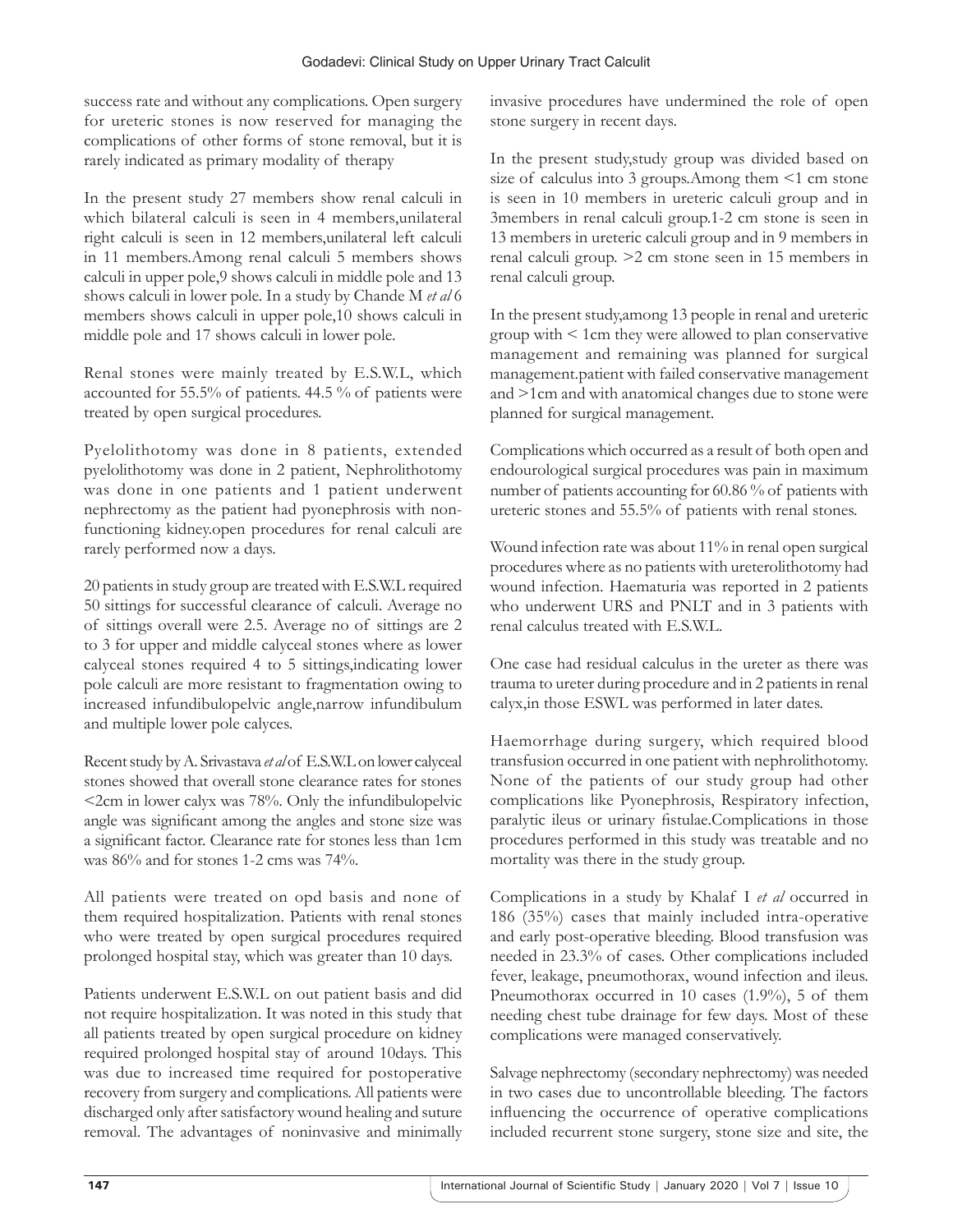type of ORSS, the presence of anatomical abnormalities and the experience of the surgeon.

Mortality occurred in two cases; the first patient developed hemorrhagic shock which was uncontrolled, and the patient died on the 3rd post- operative day. The second patient developed septicemia and died 30 days after surgery.

Unsatisfactory peri-operative outcome (90 days after surgery) occurred in 101 cases (19%) and included significant residual fragments in 59 (11%), chronic pyelonephritis in 18 (3.4%), stricture at the ureteropelvic junction (UPJ) in 11 (2.1%), perinephric abscess in 4, pyonephrosis in 3, and deterioration of renal function in 92 cases (17.3%). Deterioration of renal function occurred secondary to obstructive, infective or iatrogenic causes.

# SUMMARY

A prospective interventional study of upper urinary tract calculi was carried out from 2018 to 2020 in the Kakatiya Medical College, Mahatma Gandhi Memorial Hospital, Warangal, India. The total period of study was 24 months. A total of 50 patients with upper urinary tract calculi were included in the study.

In the present study, study group was divided into 4 groups based upon age,18-30,31-40,41-50 and >50 years,with higher incidence in 3 rd and 4 th decade. in  $2<sup>nd</sup>$  decade 12 members, in  $3<sup>rd</sup>$  and  $4<sup>th</sup>$  decade 15 members in each group and in  $> 5<sup>th</sup>$  decade 8 members are taken.mean age of population

42. 5 years with standard deviation of  $+$  or - 11 years.

- In the present study 30 members males and 20 members females are included,implying increased incidence of stones in male population.
- In the present study 16% population are taking pure vegetarian diet and 84% population taking mixed diet implying lower incidence on population on vegetarian diet.
- In the present study 52% population are taking less than 2 ltrs per day of water and 48% are taking more than 2 ltrs per day,indicating importance of water intake in relation to stone formation.water plays a key role for stone neutralization.
- In the present study pain abdomen and nausea/vomiting is the main clinical presentation.36 members presented with pain abdomen,31 presented with nausea/vomiting,16 members presented with burning micturition,6 presented with fever,5 with haematuria,2 with gravaluria.
- In the present study 26 members have renal angle tenderness,18 with abdominal tenderness and 3 members have mass per abdomen.
- In the present study 9 members have hypertension,7 have diabetes mellitus,3 have BPH,and 14 members have recurrent stones.
- In the present study urine examination shows albumin in 8 members,sugar in 9 members,puscells seen in 6 members,rbc seen in 38 members,16 members show crystals.
- Radiological investigations done in the present study included plain X ray KUB, Intravenous urography, and Ultrasonography. USG and KUB X ray was done in all patients in the study where as IVU were done in all cases of renal stones and 12 cases of ureteric stones.
- In the present study 23 members have ureteric calculus of which 8 members have right sided calculus,15 members show left sided calculus.no one have bilateral calculus.
- Among ureteric calculus group 3 members have calculi in upper 1/3, 5 members have calculus in middle 1/3,15 members have calculi in lower 1/3.
- In the present study 27 members show renal calculi in which bilateral calculi is seen in 4 members,unilateral right calculi is seen in 12 members,unilateral left calculi in 11 members.
- Among renal calculi 5 members shows calculi in upper pole,9 shows calculi in middle pole and 13 shows calculi in lower pole.
- In the present study, study group was divided based on size of calculus into 3 groups.Among them <1 cm stone is seen in 10 members in ureteric calculi group and in 3members in renal calculi group.1-2 cm stone is seen in 13 members in ureteric calculi group and in 9 members in renal calculi group. >2 cm stone seen in 15 members in renal calculi group.
- In this study Ureteroscopic Pneumatic Lithotripsy was performed in 1 person with proximal,3 persons with mid and 11 persons with distal ureteric calculi with a success rate of 75%,75% and 100 % respectively. Ureterolithotomy was done in 3 patients with impacted stones and calculus size greater than 1.5cms with 100% success rate.
- Pyelolithotomy was done in 8 patients, extended pyelolithotomy was done in 2 patient, Nephrolithotomy was done in one patients and 1 patient underwent nephrectomy as the patient had pyonephrosis with non-functioning kidney.
- 20 patients in study group are treated with E.S.W.L required 50 sittings for successful clearance of calculi. Average no of sittings overall were 2.5. Average no of sittings are 2 to 3 for upper and middle calyceal stones where as lower calyceal stones required 4 to 5 sittings.
- Pain abdomen and haematuria were the commonest post interventional complications. Wound infection was seen in 5 patients who underwent open renal surgical procedure,haemorrhage and residual calculus is rare complications